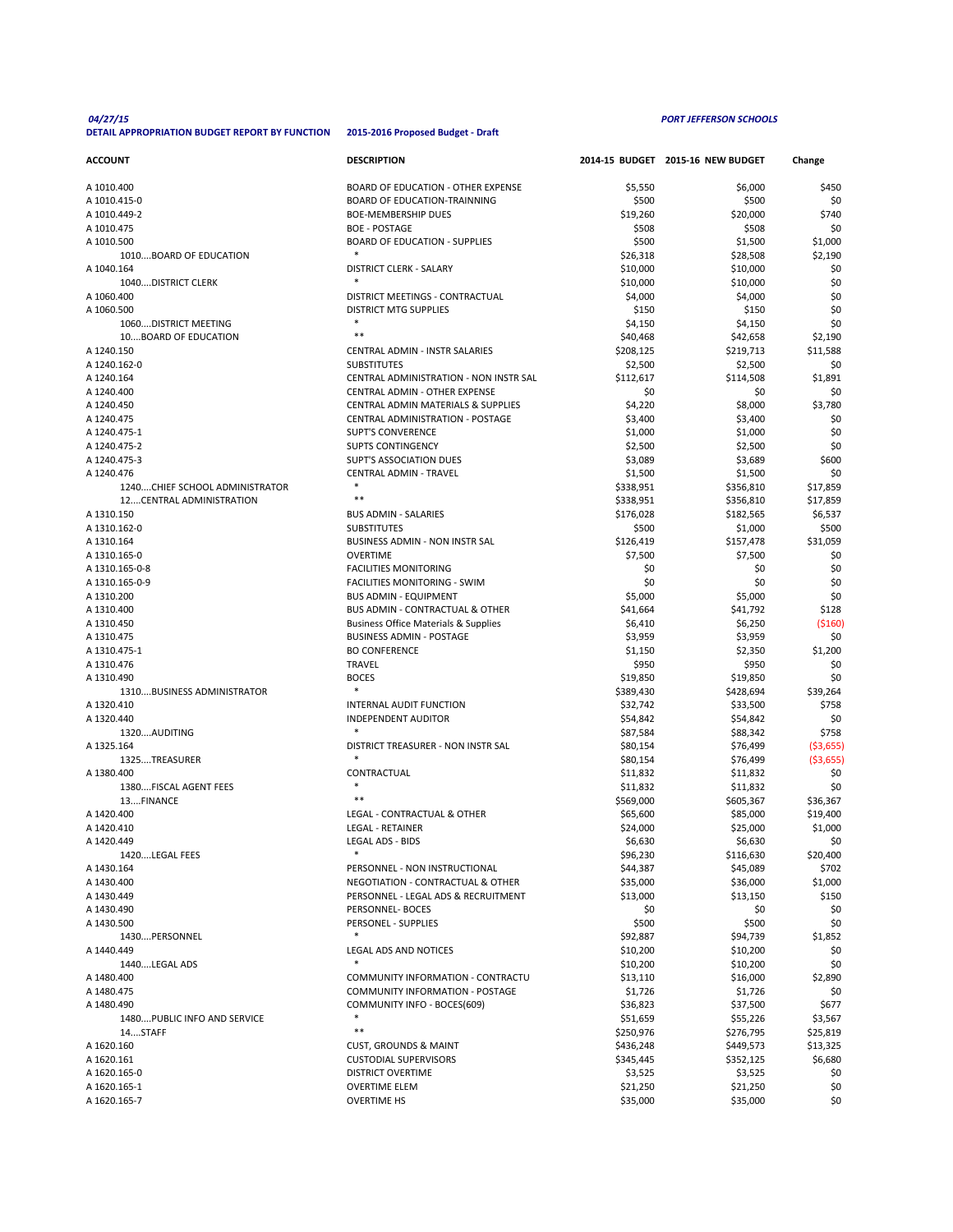| A 1620.200                         | <b>CUSTODIAL - EQUIPMENT</b>             | \$70,000    | \$70,000    | \$0          |
|------------------------------------|------------------------------------------|-------------|-------------|--------------|
| A 1620.200-8                       | <b>EQUIPMENT-FURN. REPLCMNT</b>          | \$20,000    | \$39,800    | \$19,800     |
| A 1620.400                         | <b>OPER &amp; MAINT - CONTRACTUAL</b>    | \$93,988    | \$93,988    | \$0          |
| A 1620.409                         | <b>JUNIOR HIGH REPAIRS</b>               |             |             | \$0          |
|                                    |                                          | \$10,300    | \$10,300    |              |
| A 1620.411                         | <b>FUEL OIL</b>                          | \$42,000    | \$43,050    | \$1,050      |
| A 1620.412                         | <b>ELECTRIC</b>                          | \$280,000   | \$287,000   | \$7,000      |
| A 1620.412-5                       | <b>GASOLINE</b>                          | \$19,173    | \$19,652    | \$479        |
| A 1620.413                         | GAS                                      | \$133,000   | \$136,325   | \$3,325      |
| A 1620.414                         | <b>WATER</b>                             | \$29,000    | \$29,725    | \$725        |
| A 1620.415                         | <b>TELEPHONE</b>                         | \$9,880     | \$10,127    | \$247        |
|                                    |                                          |             |             |              |
| A 1620.422                         | <b>EXTERMINATION &amp; TOXIC WASTE</b>   | \$11,845    | \$11,845    | \$0          |
| A 1620.429                         | <b>OPERATIONS - CARTAGE</b>              | \$23,340    | \$23,340    | \$0          |
| A 1620.490                         | BOCES-PHONE/HEALTH/SAFETY                | \$54,008    | \$55,358    | \$1,350      |
| A 1620.500                         | <b>CUSTODIAL - SUPPLIES</b>              | \$60,770    | \$60,770    | \$0          |
| A 1620.500-1                       | <b>POOL SUPPLIES</b>                     | \$5,202     | \$5,202     | \$0          |
| A 1620.560                         | <b>Custodial Uniforms</b>                | \$10,454    | \$10,454    | \$0          |
| 1620 OPERATION MAINT/PLANT         |                                          | \$1,714,428 | \$1,768,409 | \$53,981     |
|                                    |                                          |             |             |              |
| A 1621.150                         | MAINTENANCE - SUPERVISOR SALARY          | \$103,480   | \$103,313   | (5167)       |
| A 1621.160                         | <b>MAINTENANCE - CUST &amp; GROUNDS</b>  | \$210,562   | \$264,679   | \$54,117     |
| A 1621.160-8                       | <b>SUMMER TEMP HELP</b>                  | \$12,000    | \$16,000    | \$4,000      |
| A 1621.161                         | MAINT - CUSTODIAL SUPERVISORS            | \$166,031   | \$169,230   | \$3,199      |
| A 1621.162-0                       | <b>SUBSTITUTES</b>                       | \$0         | \$0         | \$0          |
| A 1621.165-0                       | <b>OVERTIME</b>                          | \$34,875    | \$34,875    | \$0          |
|                                    | <b>EMERGENCY OT SNOW</b>                 |             |             |              |
| A 1621.165-8                       |                                          | \$16,000    | \$25,000    | \$9,000      |
| A 1621.400                         | MAINT - CONTRACT, ANNUAL & P.M.          | \$247,200   | \$247,200   | \$0          |
| A 1621.400-1                       | <b>LEASE VEHICLES</b>                    | \$0         | \$10,300    | \$10,300     |
| A 1621.401-0                       | <b>ASBESTOS ABATEMENT</b>                | \$10,300    | \$0         | ( \$10, 300) |
| A 1621.479                         | MAINTENANCE - TRAINING                   | \$5,665     | \$5,665     | \$0          |
| A 1621.500                         | PREV MAINT - SUPPLIES                    | \$108,150   | \$108,150   | \$0          |
| 1621 MAINTENANCE OF PLANT          |                                          | \$914,263   | \$984,412   | \$70,149     |
|                                    |                                          |             |             |              |
| A 1670.425                         | <b>COPIERS - DISTRICT WIDE</b>           | \$68,561    | \$7,000     | (561, 561)   |
| 1670CENTRAL PRINTING AND MAILING   |                                          | \$68,561    | \$7,000     | (561, 561)   |
| A 1680.490                         | <b>BOCES-- COPIER LEASE</b>              | \$53,888    | \$74,561    | \$20,673     |
| 1680 DATA PROCESSING DISTRICT      | $\ast$                                   | \$53,888    | \$74,561    | \$20,673     |
| A 1681.161                         | SYSTEMS ANAYLST/MICRO REPAIR TECH SAL    | \$95,994    | \$97,844    | \$1,850      |
| A 1681.165-8                       | <b>OVERTIME</b>                          | \$11,250    | \$11,250    | \$0          |
|                                    |                                          |             |             |              |
| A 1681.166                         | PART TIME CENTRAL DATA                   | \$16,640    | \$16,640    | \$0          |
| A 1681.400-0                       | CONTRACTUAL                              | \$18,450    | \$18,450    | \$0          |
| A 1681.500-0                       | <b>SUPPLIES</b>                          | \$9,430     | \$9,430     | \$0          |
| 1681                               |                                          | \$151,764   | \$153,614   | \$1,850      |
| <b>16CENTRAL SERVICES</b>          | $* *$                                    | \$2,902,904 | \$2,987,996 | \$85,092     |
| A 1910.400                         | <b>GENERAL LIABILITY INSURANCE</b>       | \$203,182   | \$208,123   | \$4,941      |
| A 1910.410                         | <b>SCHOOL BOARD LIABILITY INSURANCE</b>  | \$10,744    | \$11,210    | \$466        |
|                                    |                                          |             |             |              |
| A 1910.420                         | <b>AUTOMOBILE LIABILITY INSURANCE</b>    | \$8,757     | \$9,450     | \$693        |
| A 1910.430                         | PUPIL ACCIDENT INSURANCE                 | \$18,667    | \$19,400    | \$733        |
| A 1910.440                         | <b>BOILER LIABILITY INSURANCE</b>        | \$4,646     | \$4,830     | \$184        |
| A 1910.460                         | <b>INDEPENDENT APPRAISAL</b>             | \$1,000     | \$1,000     | \$0          |
| 1910UNALLOCATED INSURANCE          |                                          | \$246,996   | \$254,013   | \$7,017      |
| A 1920.400                         | MUNICIPAL ASSOCIATION DUES               | \$300       | \$0         | (5300)       |
|                                    |                                          |             |             |              |
| 1920SCHOOL ASSOCIATION DUES        |                                          | \$300       | \$0         | ( \$300)     |
| A 1930.400                         | <b>JUDGMENTS &amp; CLAIMS</b>            | \$15,000    | \$15,000    | \$0          |
| 1930JUDGMENTS & CLAIMS             |                                          | \$15,000    | \$15,000    | \$0          |
| A 1950.400                         | SEWER DISTRICT SERVICES & LEVIES         | \$5,000     | \$5,000     | \$0          |
| 1950ASSESSMENTS ON SCHOOL PROPERTY |                                          | \$5,000     | \$5,000     | \$0          |
| A 1981.490                         | <b>BOCES - ADMIN. EXPENSE</b>            | \$151,340   | \$150,000   | (51, 340)    |
| 1981ADMIN CHARGE-BOCES             |                                          | \$151,340   | \$150,000   | ( \$1,340)   |
|                                    | $***$                                    |             |             |              |
| 19GENERAL SUPPORT                  |                                          | \$418,636   | \$424,013   | \$5,377      |
| 1GENERAL SUPPORT                   | ***                                      | \$4,520,935 | \$4,693,639 | \$172,704    |
| A 2010.140                         | TEACHER-SUBSTITUTES FOR CONFERENCES      | \$20,000    | \$30,000    | \$10,000     |
| A 2010.150                         | <b>CURRICULUM DEVEL-INSTR SALARIES</b>   | \$154,995   | \$180,164   | \$25,169     |
| A 2010.164                         | <b>CURRICULUM-NON INSTR</b>              | \$54,847    | \$57,190    | \$2,343      |
| A 2010.165                         | <b>OVERTIME</b>                          | \$2,250     | \$2,250     | \$0          |
|                                    |                                          |             |             |              |
| A 2010.170                         | <b>CURRICULUM-CONFERENCE SAL</b>         | \$15,000    | \$15,000    | \$0          |
| A 2010.171                         | <b>MENTORING</b>                         | \$7,500     | \$10,000    | \$2,500      |
| A 2010.400                         | OTHER EXPENSE - DISTRICT                 | \$4,500     | \$4,500     | \$0          |
| A 2010.401                         | <b>CURR.DVLPMNT-CONFERENCE DAY REIM.</b> | \$5,500     | \$5,500     | \$0          |
| A 2010.420                         |                                          | \$5,000     | \$5,000     | \$0          |
|                                    | SUPERINTENDENT'S DAY CONFERENCES         |             |             |              |
|                                    |                                          |             |             |              |
| A 2010.430                         | STAFF DEVELOPMENT                        | \$50,000    | \$84,750    | \$34,750     |
| A 2010.440                         | <b>CURRICULUM DVLPMNT</b>                | \$500       | \$500       | \$0          |
| A 2010.490                         | <b>BOCES</b>                             | \$138,249   | \$165,514   | \$27,265     |
| A 2010.500                         | <b>SUPPLIES - DISTRICT</b>               | \$2,250     | \$3,500     | \$1,250      |
| 2010CURR. DEV./SUPERVISION         | $\ast$                                   | \$460,591   | \$563,868   | \$103,277    |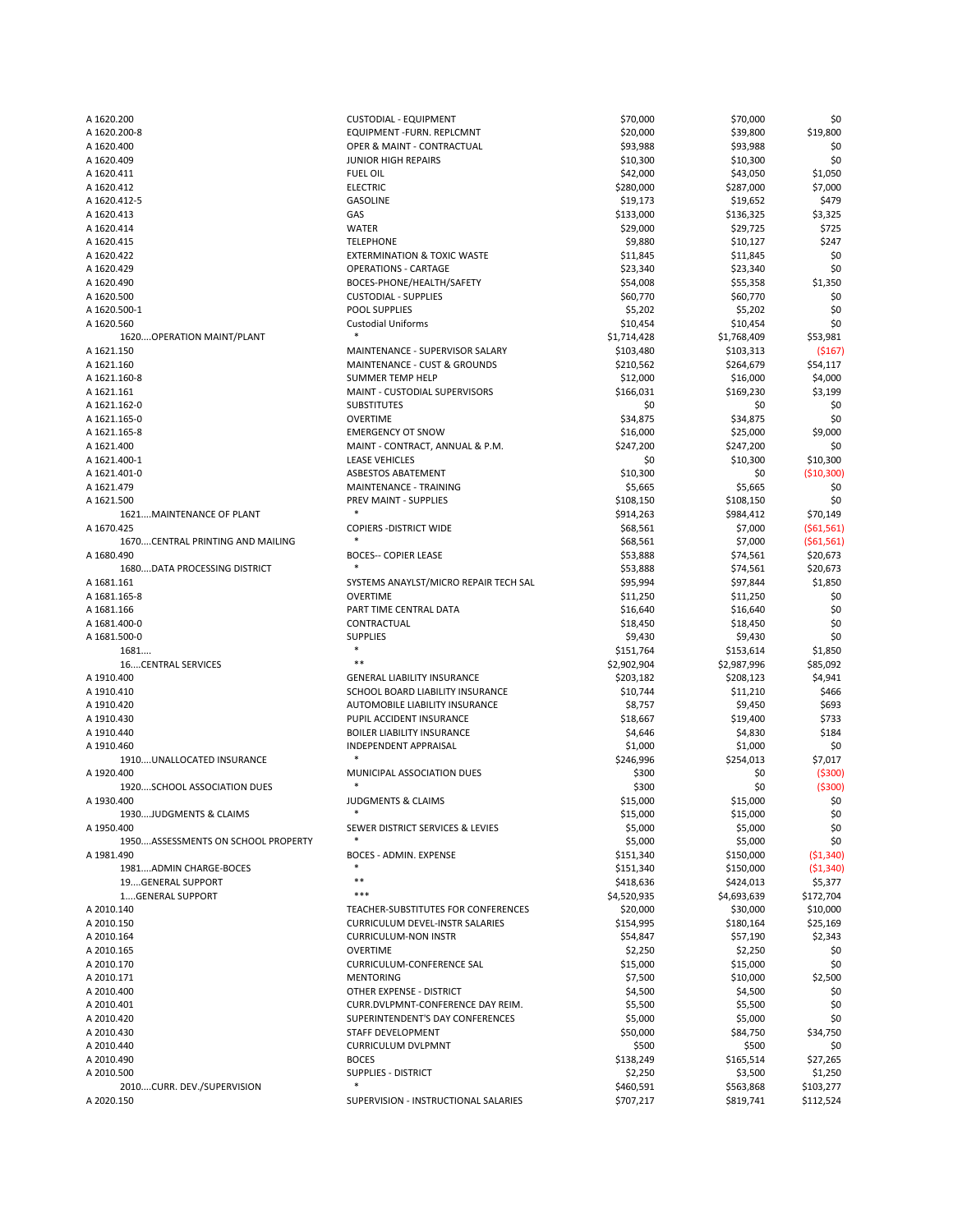| A 2020.162-0                      | <b>SUBSTITUTES</b>                           | \$6,500     | \$6,500     | \$0         |
|-----------------------------------|----------------------------------------------|-------------|-------------|-------------|
| A 2020.164                        | SUPERVISION - NON INSTRUCT SAL               | \$394,849   | \$398,074   | \$3,225     |
| A 2020.165-8                      | <b>OVERTIME</b>                              | \$14,250    | \$14,250    | \$0         |
| A 2020.400-1                      | SUPERVISION - OTHER EXPENSE - ELEM.          | \$9,738     | \$9,842     | \$104       |
| A 2020.400-4                      | SUPERVISION - OTHER EXPENSE - M.S.           | \$1,530     | \$1,530     | \$0         |
| A 2020.400-7                      | SUPERVISION - OTHER EXPENSES - H.S.          | \$4,785     | \$5,135     | \$350       |
| A 2020.500-1                      | SUPERVISION - SUPPLIES - ELEM.               | \$3,292     | \$3,446     | \$153       |
|                                   |                                              |             |             |             |
| A 2020.500-4                      | SUPERVISION - SUPPLIES - M.S.                | \$3,620     | \$3,683     | \$63        |
| A 2020.500-7                      | SUPERVISION - SUPPLIES - H.S.                | \$4,500     | \$4,500     | \$0         |
| 2020SUPER. REG. SCHOOL            |                                              | \$1,150,281 | \$1,266,701 | \$116,420   |
| 20 ADMINISTRATION AND IMPROVEMENT | $***$                                        | \$1,610,872 | \$1,830,569 | \$219,697   |
| A 2110.100                        | PRE K - SALARIES - INSTRUCTIONAL             | \$70,868    | \$69,016    | (51,852)    |
| A 2110.110                        | KINDERGARTEN - SALARIES - INSTRUCTIONAL      | \$437,195   | \$430,060   | (57, 135)   |
| A 2110.120                        | <b>GRADE 1/6 - SALARIES - INSTRUCTIONAL</b>  | \$3,850,981 | \$3,968,007 | \$117,026   |
| A 2110.130                        | <b>GRADE 7/12 - SALARIES - INSTRUCTIONAL</b> | \$4,924,647 | \$4,949,588 | \$24,940    |
| A 2110.136                        | AIS- SCHOOL YEAR                             | \$12,500    | \$12,500    | \$0         |
| A 2110.140                        | <b>SUBSTITUTE TEACHERS - SALARIES</b>        | \$200,000   | \$250,000   | \$50,000    |
| A 2110.152                        | HOME TUTOR-SUPV. DETENTION-SALARI            | \$35,000    | \$35,000    | \$0         |
| A 2110.153                        | RETIREMENT INCENTIVE                         | \$0         | \$0         | \$0         |
| A 2110.156                        | VAC/SICK PAY                                 | \$138,777   | \$139,000   | \$223       |
| A 2110.156-0                      | LANE & MID YR CHANGE                         | \$79,950    | \$90,000    | \$10,050    |
| A 2110.162-0                      | <b>SUBSTITUTES</b>                           | \$38,000    | \$38,000    | \$0         |
|                                   |                                              |             |             |             |
| A 2110.163                        | REG SCH - TEACHER AIDE SAL                   | \$327,642   | \$316,268   | ( \$11,374) |
| A 2110.165                        | PARA OVERTIME INSTRUCTIONAL                  | \$31,500    | \$31,500    | \$0         |
| A 2110.200-1                      | <b>GENERAL - EQUIPMENT - ELEM</b>            | \$5,000     | \$6,393     | \$1,393     |
| A 2110.200-4                      | <b>GENERAL - EQUIPMENT - M.S.</b>            | \$4,500     | \$4,500     | \$0         |
| A 2110.200-7                      | <b>GENERAL - EQUIPMENT - H.S.</b>            | \$4,500     | \$4,500     | \$0         |
| A 2110.200-7-1600                 | INDUSTRIAL ARTS - EQUIPMENT - HS             | \$4,879     | \$9,842     | \$4,963     |
| A 2110.200-7-6000                 | MATH - EQUIPMENT - HS                        | \$4,000     | \$4,000     | \$0         |
| A 2110.400-1-0010                 | PRE K - CONTRACTUAL - ELEM                   | \$329       | \$329       | \$0         |
| A 2110.400-1-0100                 | KINDERGARTEN - CONTRACTUAL - ELEM            | \$485       | \$455       | (530)       |
| A 2110.400-1-1000                 | 1ST GRADE - CONTRACTUAL - ELEM               | \$395       | \$436       | \$40        |
| A 2110.400-1-1300                 | MUSIC - CONTRACTUAL - ELEM                   | \$10,496    | \$13,452    | \$2,956     |
| A 2110.400-1-2000                 | 2ND GRADE - CONTRACTUAL - ELEM               | \$442       | \$505       | \$63        |
| A 2110.400-1-3000                 | 3RD GRADE - CONTRACTUAL - ELEM               | \$407       | \$444       | \$37        |
| A 2110.400-1-4000                 | 4TH GRADE - CONTRACTUAL - ELEM               | \$2,032     | \$2,451     | \$420       |
| A 2110.400-1-5000                 | 5TH GRADE - CONTRACTUAL - ELEM               | \$1,590     | \$1,931     | \$341       |
|                                   |                                              |             |             |             |
| A 2110.400-4                      | CONTRACTUAL M.S.                             | \$0         | \$0         | \$0         |
| A 2110.400-4-0000                 | <b>GENERAL - CONTRACTUAL - MS</b>            | \$4,580     | \$4,917     | \$337       |
| A 2110.400-4-1100                 | FOREIGN LANGUAGE - CONTRACTUAL - MS          | \$1,195     | \$1,185     | (510)       |
| A 2110.400-4-1300                 | MUSIC - CONTRACTUAL - MS                     | \$9,280     | \$11,780    | \$2,500     |
| A 2110.400-4-6000                 | MATH - CONTRACTUAL - MS                      | \$1,285     | \$1,178     | (5107)      |
| A 2110.400-4-7000                 | <b>ENGLISH - CONTRACTUAL - MS</b>            | \$615       | \$851       | \$236       |
| A 2110.400-4-8000                 | SOCIAL STUDIES - CONTRACTUAL - MS            | \$578       | \$1,021     | \$443       |
| A 2110.400-7-0000                 | <b>GENERAL - OTHER EXPENSE - HS</b>          | \$1,874     | \$15,174    | \$13,300    |
| A 2110.400-7-1100                 | FOREIGN LANGUAGE - CONTRACTUAL - HS          | \$2,007     | \$2,447     | \$440       |
| A 2110.400-7-1200                 | PHYS ED/HEATLH - CONTRACTUAL - HS            | \$184       | \$230       | \$46        |
| A 2110.400-7-1300                 | MUSIC - CONTRACTUAL - HS                     | \$14,805    | \$16,805    | \$2,000     |
| A 2110.400-7-1600                 | INDUSTRIAL ARTS - CONTRACTUAL - HS           | \$2,000     | \$2,000     | \$0         |
| A 2110.400-7-6000                 | MATH - CONTRACTUAL - HS                      | \$781       | \$781       | \$0         |
| A 2110.400-7-7000                 | <b>ENGLISH - CONTRACTUAL - HS</b>            | \$2,028     | \$1,810     | (5218)      |
| A 2110.400-7-8000                 | SOCIAL STUDIES - CONTRACTUAL - HS            | \$210       | \$219       |             |
|                                   |                                              |             |             | \$9         |
| A 2110.400-7-9000                 | <b>SCIENCE - CONTRACTUAL - HS</b>            | \$7,349     | \$7,349     | \$0         |
| A 2110.450                        | <b>TESTING</b>                               | \$39,000    | \$89,000    | \$50,000    |
| A 2110.457-1                      | POSTAGE - ELEMENTARY                         | \$3,068     | \$2,868     | (5200)      |
| A 2110.457-4                      | POSTAGE M.S.                                 | \$3,855     | \$3,625     | (5230)      |
| A 2110.457-7                      | POSTAGE - HS                                 | \$9,829     | \$9,679     | (5150)      |
| A 2110.470                        | <b>TUTORS/TUITION TO OTHER SCHOOLS</b>       | \$12,000    | \$12,000    | \$0         |
| A 2110.480-1                      | <b>TEXTBOOKS - ELEMENTARY</b>                | \$48,714    | \$25,000    | (523, 714)  |
| A 2110.480-1-0000                 | TEXTBOOKS-GENERAL-ELEM                       | \$7,585     | \$2,849     | (54, 736)   |
| A 2110.480-1-0010                 | <b>TEXTBOOKS - PRE K</b>                     | \$495       | \$454       | (541)       |
| A 2110.480-1-0100                 | KINDERGARTEN - TEXTBOOKS - ELEM              | \$1,260     | \$1,160     | (5100)      |
| A 2110.480-1-1000                 | 1ST GRADE - TEXTBOOKS - ELEM                 | \$1,984     | \$1,858     | (5126)      |
| A 2110.480-1-1300                 | MUSIC - TEXTBOOKS - ELEM                     | \$0         | \$121       | \$121       |
| A 2110.480-1-2000                 | 2ND GRADE - TEXTBOOKS - ELEM                 |             |             |             |
|                                   |                                              | \$4,272     | \$3,237     | (51,036)    |
| A 2110.480-1-3000                 | 3RD GRADE - TEXTBOOKS - ELEM                 | \$9,475     | \$8,380     | ( \$1,095)  |
| A 2110.480-1-4000                 | 4TH GRADE - TEXTBOOKS - ELEM                 | \$7,503     | \$5,677     | (51,826)    |
| A 2110.480-1-5000                 | 5TH GRADE - TEXTBOOKS - ELEM                 | \$4,830     | \$5,124     | \$294       |
| A 2110.480-4                      | <b>TEXTBOOKS - MS</b>                        | \$50,000    | \$25,000    | ( \$25,000) |
| A 2110.480-4-1100                 | <b>FOREIGN LANGUAGE - TEXTBOOKS - MS</b>     | \$7,013     | \$7,190     | \$176       |
| A 2110.480-4-1300                 | MUSIC - TEXTBOOKS - MS                       | \$1,029     | \$505       | (5524)      |
| A 2110.480-4-6000                 | MATH - TEXTBOOKS - MS                        | \$1,500     | \$1,500     | \$0         |
| A 2110.480-4-7000                 | <b>ENGLISH - TEXTBOOKS - MS</b>              | \$6,678     | \$6,280     | (5398)      |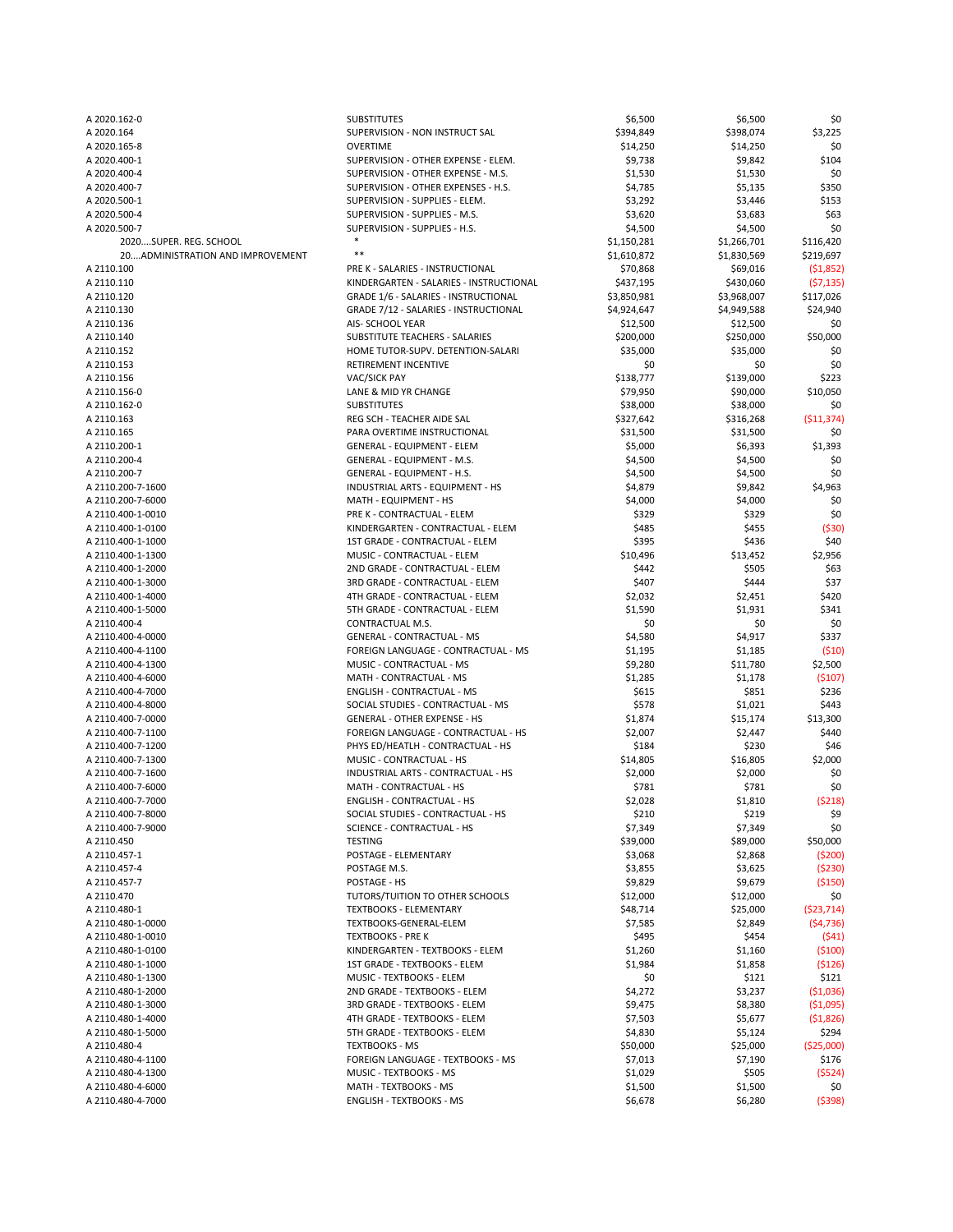| A 2110.480-4-8000                | SOCIAL STUDIES - TEXTBOOKS - MS          | \$1,624      | \$0          | (51, 624)    |
|----------------------------------|------------------------------------------|--------------|--------------|--------------|
| A 2110.480-4-9000                | <b>SCIENCE - TEXTBOOKS - MS</b>          | \$1,607      | \$1,797      | \$190        |
| A 2110.480-7                     | <b>TEXTBOOKS - HS</b>                    | \$0          | \$45,000     | \$45,000     |
| A 2110.480-7-0000                | <b>GENERAL - TEXTBOOKS - HS</b>          | \$450        | \$30,068     | \$29,618     |
| A 2110.480-7-1100                | FOREIGN LANGUAGE - TEXTBOOKS - HS        | \$14,296     | \$0          | ( \$14, 296) |
| A 2110.480-7-1600                | INDUSTRIAL ARTS - TEXTBOOKS - HS         | \$0          | \$0          | \$0          |
| A 2110.480-7-6000                | MATH - TEXTBOOKS - HS                    | \$2,176      | \$0          | (52, 176)    |
| A 2110.480-7-7000                | <b>ENGLISH - TEXTBOOKS - HS</b>          | \$5,000      | \$0          | (55,000)     |
| A 2110.480-7-8000                | SOCIAL STUDIES - TEXTBOOKS - HS          | \$1,500      | \$0          | ( \$1,500)   |
| A 2110.480-7-9000                | <b>SCIENCE - TEXTBOOKS - HS</b>          | \$10,250     | \$0          | ( \$10, 250) |
|                                  | <b>BOCES</b>                             |              |              |              |
| A 2110.490-0                     |                                          | \$117,529    | \$109,508    | ( \$8,021)   |
| A 2110.500-1-0000                | INSTRUCTIONAL SUPPLIES ELEM. GENERAL     | \$28,262     | \$31,616     | \$3,354      |
| A 2110.500-1-0010                | PRE K SUPPLIES                           | \$353        | \$368        | \$14         |
| A 2110.500-1-0100                | KINDERGARTEN - SUPPLIES - ELEM           | \$731        | \$779        | \$48         |
| A 2110.500-1-1000                | 1ST GRADE - SUPPLIES - ELEM              | \$2,013      | \$1,847      | ( \$166)     |
| A 2110.500-1-1200                | PHYS ED/HEALTH - SUPPLIES - ELEM         | \$2,660      | \$2,192      | (5468)       |
| A 2110.500-1-1300                | MUSIC - SUPPLIES - ELEM                  | \$582        | \$1,025      | \$442        |
| A 2110.500-1-2000                | 2ND GRADE - SUPPLIES - ELEM              | \$1,947      | \$2,007      | \$61         |
| A 2110.500-1-3000                | 3RD GRADE - SUPPLIES - ELEM              | \$851        | \$748        | (5103)       |
| A 2110.500-1-4000                | 4TH GRADE - SUPPLIES - ELEM              | \$526        | \$609        | \$82         |
| A 2110.500-1-5000                | 5TH GRADE - SUPPLIES - ELEM              | \$1,107      | \$1,163      | \$56         |
| A 2110.500-4-0000                | <b>GENERAL - SUPPLIES - MS</b>           | \$15,447     | \$16,213     | \$766        |
| A 2110.500-4-1100                | FOREGIN LANGUAGE -SUPPLIES - MS          | \$390        | \$611        | \$221        |
|                                  |                                          |              |              |              |
| A 2110.500-4-1200                | PHYS ED/HEALTH - SUPPLIES - MS           | \$500        | \$400        | (5100)       |
| A 2110.500-4-1300                | MUSIC - SUPPLIES - MS                    | \$745        | \$392        | (5352)       |
| A 2110.500-4-1600                | <b>INDUSTRIAL ARTS - SUPPLIES - MS</b>   | \$4,853      | \$4,884      | \$31         |
| A 2110.500-4-6000                | MATH - SUPPLIES - MS                     | \$277        | \$295        | \$18         |
| A 2110.500-4-7000                | <b>ENGLISH - SUPPLIES - MS</b>           | \$1,397      | \$1,339      | (558)        |
| A 2110.500-4-8000                | SOCIAL STUDIES - SUPPLIES - MS           | \$535        | \$374        | (5161)       |
| A 2110.500-4-9000                | <b>SCIENCE - SUPPLIES - MS</b>           | \$1,976      | \$2,387      | \$410        |
| A 2110.500-7                     | <b>GENERAL - SUPPLIES - H.S.</b>         | \$0          | \$0          | \$0          |
| A 2110.500-7-0000                | <b>GENERAL - SUPPLIES - HS</b>           | \$24,586     | \$24,480     | (5106)       |
| A 2110.500-7-1100                | FOREIGN LANGUAGE - SUPPLIES - HS         | \$516        | \$2,797      | \$2,281      |
| A 2110.500-7-1200                | PHYS ED/HEALTH - SUPPLIES - HS           | \$1,200      | \$2,515      | \$1,315      |
| A 2110.500-7-1300                | MUSIC - SUPPLIES - HS                    | \$283        | \$0          | (5283)       |
| A 2110.500-7-1600                | <b>INDUSTRIAL ARTS - SUPPLIES - HS</b>   | \$10,213     | \$10,222     | \$9          |
|                                  | MATH - SUPPLIES - HS                     |              |              |              |
| A 2110.500-7-6000                |                                          | \$1,648      | \$1,089      | (5559)       |
| A 2110.500-7-7000                | <b>ENGLISH - SUPPLIES - HS</b>           | \$6,187      | \$1,112      | (55,075)     |
| A 2110.500-7-8000                | SOCIAL STUDIES - SUPPLIES - HS           | \$0          | \$500        | \$500        |
| A 2110.500-7-9000                | <b>SCIENCE - SUPPLIES - HS</b>           | \$12,137     | \$14,312     | \$2,175      |
| 2110REGULAR SCHOOL               |                                          | \$10,731,329 | \$10,970,075 | \$238,745    |
| A 2190.150-1                     | G&T - INSTRUCTIONAL SALARIES 1-6         | \$16,442     | \$16,442     | \$0          |
| A 2190.400-1                     | G&T - OTHER EXPENSE - ELEM.              | \$2,332      | \$1,384      | (5948)       |
| A 2190.400-4                     | G&T - OTHER EXPENSE - JR. HIGH           | \$3,035      | \$3,275      | \$240        |
| A 2190.400-7                     | G&T - OTHER EXPENSE - H.S.               | \$5,435      | \$200        | (55, 235)    |
| A 2190.492-0                     | <b>BOCES</b>                             | \$19,069     | \$19,450     | \$381        |
| A 2190.500-1                     | <b>G&amp;T - SUPPLIES - ELEM</b>         | \$324        | \$360        | \$36         |
| A 2190.500-4                     | G&T - SUPPLIES - JR. HIGH                | \$2,000      | \$2,000      | \$0          |
| A 2190.500-7                     | G&T - SUPPLIES - H.S.                    | \$100        | \$5,435      | \$5,335      |
| 2190GIFTED & TALENTED            |                                          | \$48,738     | \$48,547     | (5191)       |
| 21TEACHING                       | $***$                                    |              |              |              |
|                                  |                                          | \$10,780,067 | \$11,018,622 | \$238,554    |
| A 2250.120                       | SPEC. ED. - INSTRUCTIONAL SALARIES 1-6   | \$775,377    | \$797,659    | \$22,282     |
| A 2250.130                       | SPEC. ED. - INSTRUCTIONAL SALARIES 7-12  | \$844,300    | \$850,268    | \$5,968      |
| A 2250.150                       | SPEC. ED. - INSTRUCTIONAL SALARIES       | \$153,777    | \$133,164    | (520, 613)   |
| A 2250.151-0                     | SALARY - SUMMER TESTING                  | \$8,000      | \$8,000      | \$0          |
| A 2250.163                       | SPEC ED - NON INSTRUCT SAL               | \$620,916    | \$678,094    | \$57,179     |
| A 2250.164                       | SPEC ED - NON INSTRUCT SAL               | \$42,512     | \$49,165     | \$6,653      |
| A 2250.165                       | PARA OVERTIME SPECIAL EDUCATION          | \$36,900     | \$36,900     | \$0          |
| A 2250.200                       | SPEC. ED. - EQUIPMENT                    | \$8,000      | \$8,000      | \$0          |
| A 2250.400                       | SPEC. ED. - CONTRACTUAL                  | \$509,735    | \$509,770    | \$35         |
| A 2250.410                       | 504 COMPLIANCE                           | \$250        | \$250        | \$0          |
| A 2250.446-8                     | <b>CONTRACTUAL SERVICES NON-PUBLIC S</b> | \$296,300    | \$296,300    | \$0          |
| A 2250.470                       | SPEC.ED. TUTORS/TUITION TO OTHER SCHOOLS | \$574,300    | \$574,300    | \$0          |
| A 2250.475                       | SPECIAL ED - POSTAGE                     | \$3,700      | \$3,700      | \$0          |
|                                  |                                          |              |              |              |
| A 2250.480-1                     | SPEC. ED. - TEXTBOOKS - ELEM.            | \$500        | \$500        | \$0          |
| A 2250.480-4                     | SPEC. ED. - TEXTBOOKS - JR. HIGH         | \$500        | \$500        | \$0          |
| A 2250.480-7                     | SPEC. ED. - TEXTBOOKS - H.S.             | \$1,000      | \$1,000      | \$0          |
| A 2250.490-0                     | <b>BOCES</b>                             | \$750,000    | \$762,000    | \$12,000     |
| A 2250.500                       | SPEC. ED. - SUPPLIES                     | \$8,600      | \$8,600      | \$0          |
| 2250HANDICAPPED PROGRAM          | $\ast$                                   | \$4,634,667  | \$4,718,170  | \$83,504     |
| A 2280.492                       | OCC. ED. - BOCES                         | \$203,571    | \$207,642    | \$4,071      |
| 2280OCCUP. ED.                   |                                          | \$203,571    | \$207,642    | \$4,071      |
| 22SPECIAL APPORTIONMENT PROGRAMS | $***$                                    | \$4,838,238  | \$4,925,812  | \$87,575     |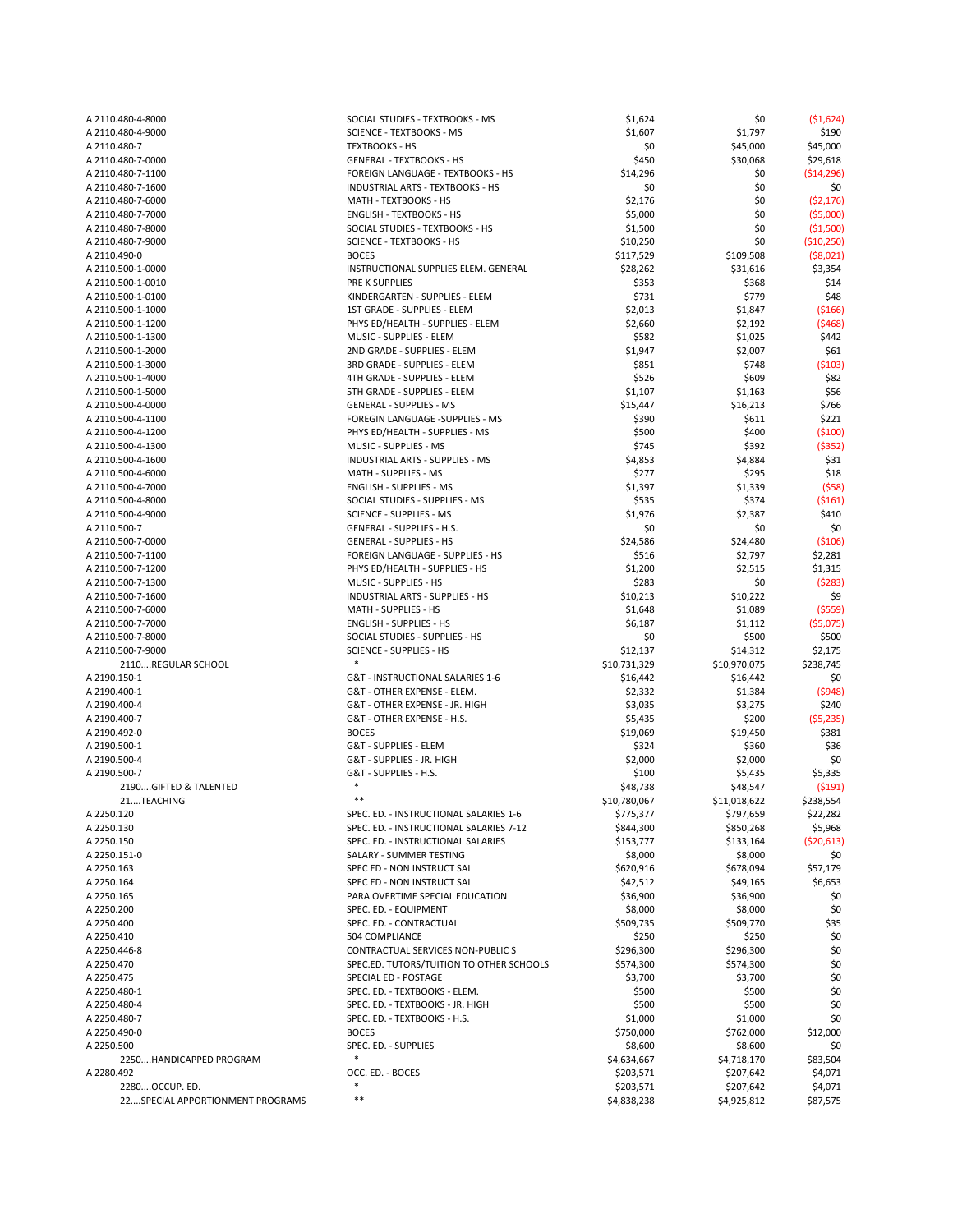| A 2332.120                      | K-5 SUMMER SCHOOL INSTRUCTIONAL SALARIES   | \$12,000    | \$12,000    | \$0        |
|---------------------------------|--------------------------------------------|-------------|-------------|------------|
| 2332                            |                                            | \$12,000    | \$12,000    | \$0        |
| 23TEACHING                      | $***$                                      | \$12,000    | \$12,000    | \$0\$      |
| A 2610.150                      | LIBRARY INSTRUCTIONAL                      | \$192,868   | \$189,545   | (53, 323)  |
| A 2610.163                      | <b>LIBRARY - NON INSTRUCT SAL</b>          | \$29,164    | \$29,490    | \$326      |
|                                 |                                            |             |             |            |
| A 2610.400-1                    | LIBRARY - CONTRACTUAL - ELEM               | \$9,700     | \$9,700     | \$0        |
| A 2610.400-7                    | LIBRARY - CONTRACTUAL - H.S.               | \$14,430    | \$14,430    | \$0        |
| A 2610.490                      | <b>SCHOOL LIBRARY &amp; AUDIOVISUAL</b>    | \$26,232    | \$26,756    | \$524      |
| A 2610.500-1                    | LIBRARY - SUPPLIES - ELEM                  | \$2,090     | \$2,090     | \$0        |
| A 2610.500-7                    | LIBRARY - SUPPLIES - H.S.                  | \$3,350     | \$3,350     | \$0        |
| 2610LIBRARY                     | $\ast$                                     | \$277,834   | \$275,361   | (52, 473)  |
| A 2630.161                      | <b>COMPUTER ASSIST INSTR-NON</b>           | \$112,166   | \$119,738   | \$7,572    |
| A 2630.164                      | <b>COMPUTER ASSIST-SUPPORT SALARIES</b>    | \$44,749    | \$42,882    | ( \$1,867) |
|                                 |                                            |             |             |            |
| A 2630.220                      | COMPUTER HARDWARE DISTRICT- AIDABLE        | \$120,000   | \$155,000   | \$35,000   |
| A 2630.400                      | COMP ASSIST INSTR - MICRO COMP REPAIR      | \$69,405    | \$69,405    | \$0        |
| A 2630.460                      | <b>COMPUTER SOFTWARE-DIST</b>              | \$45,986    | \$46,000    | \$14       |
| A 2630.460-1                    | <b>COMPUTER SOFTWARE - ELEMENTARY</b>      | \$23,825    | \$23,825    | \$0        |
| A 2630.460-4                    | SOFTWARE - MS                              | \$16,825    | \$16,825    | \$0        |
| A 2630.460-7                    | <b>COMPUTER SOFTWARE - HS</b>              | \$11,300    | \$11,300    | \$0        |
| A 2630.460-9                    | SOFTWARE - PRIVATE SCHOOL                  | \$2,000     | \$2,000     | \$0        |
| A 2630.490                      | COMP ASSIST INSTR-(514)                    | \$259,239   | \$275,048   | \$15,808   |
| A 2630.500-1                    | COMP ASSIST INSTR - SUPPLIES - ELEM        | \$26,900    |             |            |
|                                 |                                            |             | \$26,900    | \$0        |
| A 2630.500-4                    | COMP ASSIST INSTR - SUPPLIES - JR. HIGH    | \$11,280    | \$11,280    | \$0        |
| A 2630.500-7                    | COMP ASSIST INSTR - SUPPLIES - H.S.        | \$11,400    | \$11,400    | \$0        |
| 2630COMPUTER ASSISTED INSTRUCT. | $\ast$                                     | \$755,075   | \$811,603   | \$56,528   |
| 26INSTRUCTIONAL MEDIA           | $***$                                      | \$1,032,909 | \$1,086,964 | \$54,055   |
| A 2810.150                      | <b>GUIDANCE - INSTRUCTIONAL SALARIES</b>   | \$445,677   | \$439,934   | (55, 743)  |
| A 2810.164                      | <b>GUIDANCE - NON INSTRUCT SAL</b>         | \$73,754    | \$80,341    | \$6,587    |
| A 2810.400-1                    | <b>GUIDANCE - OTHER EXPENSE - ELEM</b>     | \$1,109     | \$1,388     | \$280      |
| A 2810.400-4                    | <b>GUIDANCE - OTHER EXPENSE - JR. HIGH</b> | \$750       | \$750       | \$0        |
|                                 |                                            |             |             |            |
| A 2810.400-7                    | <b>GUIDANCE - OTHER EXPENSE - H.S.</b>     | \$8,993     | \$8,993     | \$1        |
| A 2810.500-1                    | <b>GUIDANCE - SUPPLIES - ELEM</b>          | \$535       | \$518       | (517)      |
| A 2810.500-4                    | <b>GUIDANCE - SUPPLIES - JR. HIGH</b>      | \$1,250     | \$1,250     | \$0        |
| A 2810.500-7                    | <b>GUIDANCE - SUPPLIES - H.S.</b>          | \$2,000     | \$2,000     | \$0        |
| 2810GUIDANCE                    |                                            | \$534,067   | \$535,174   | \$1,107    |
| A 2815.160                      | NURSES - NON-INSTRUCTIONAL SALARIES        | \$179,161   | \$177,930   | (51, 231)  |
| A 2815.400                      | NURSES - OTHER EXPENSE - DISTRICT          | \$18,075    | \$18,075    | \$0        |
| A 2815.470                      | HEALTH SERVICES OTHER DISTRICTS            | \$39,975    | \$47,000    | \$7,025    |
|                                 |                                            |             |             |            |
| A 2815.500-1                    | <b>NURSES - SUPPLIES - ELEM</b>            | \$1,500     | \$1,500     | \$0        |
| A 2815.500-7                    | NURSES - SUPPLIES - H.S.                   | \$1,457     | \$3,006     | \$1,549    |
| A 2815.500-9                    | <b>NURSES - SUPPLIES - OLOW</b>            | \$1,500     | \$1,500     | \$0        |
| 2815 HEALTH SERVICES            |                                            | \$241,668   | \$249,011   | \$7,343    |
| A 2820.150                      | PSYCHOLOGICAL SERVICES - SALARIES          | \$181,530   | \$178,966   | (52, 564)  |
| A 2820.500                      | PSYCHOLOGICAL SERVICES - SUPPLIES          | \$1,500     | \$1,500     | \$0        |
| 2820PSYCHOLOGY SERVICES         | $\ast$                                     | \$183,030   | \$180,466   | (52, 564)  |
| A 2821.150                      | DRUG FREE SCHOOLS COUSELO                  | \$48,832    | \$48,677    | ( \$155)   |
|                                 |                                            |             |             |            |
| 2821                            |                                            | \$48,832    | \$48,677    | ( \$155)   |
| A 2825.150                      | SOCIAL WORK SALARY                         | \$48,832    | \$48,677    | ( \$155)   |
| A 2825.500                      | <b>SOCIAL WORK - SUPPLIES</b>              | \$250       | \$250       | \$0        |
| 2825SOCIAL WORK SRVC-REG SCHOOL |                                            | \$49,082    | \$48,927    | ( \$155)   |
| A 2850.150                      | CO-CURRICULAR - INSTRUCTIONAL SALARIES     | \$173,450   | \$185,960   | \$12,510   |
| A 2850.150-1                    | <b>INTRAMURALS</b>                         | \$15,000    | \$16,500    | \$1,500    |
| A 2850.170-1                    | CO-CURRICULAR - CHAPERONES - ELEM          | \$4,000     | \$4,000     | \$0        |
| A 2850.170-1-1300               | <b>CHAPERONES - ELEM MUSIC</b>             | \$3,740     | \$4,000     | \$260      |
| A 2850.170-4                    | CO-CURRICULAR - CHAPERONES - JR. HIGH      | \$10,000    | \$18,000    | \$8,000    |
| A 2850.170-4-1300               | <b>CHAPERONES - MS MUSIC</b>               | \$4,550     |             | \$450      |
|                                 |                                            |             | \$5,000     |            |
| A 2850.170-7                    | CO-CURRICULAR - CHAPERONES - H.S.          | \$17,375    | \$25,000    | \$7,625    |
| A 2850.170-7-1300               | <b>CHAPERONES - HS MUSIC</b>               | \$5,000     | \$5,000     | \$0        |
| A 2850.400-1                    | CO-CURRICULAR - OTHER EXPENSE - ELEM       | \$500       | \$500       | \$0        |
| A 2850.400-4                    | CO-CURRICULAR - OTHER EXPENSE - JR. HIGH   | \$1,000     | \$1,000     | \$0        |
| A 2850.400-7                    | CO-CURRICULAR - OTHER EXPENSE - H.S.       | \$10,395    | \$10,725    | \$330      |
| A 2850.400-9                    | <b>DRIVER'S ED EXPENDITURES</b>            | \$24,000    | \$25,000    | \$1,000    |
| A 2850.500-1                    | CO-CURRICULAR - SUPPLIES ELEM              | \$500       | \$500       | \$0        |
| A 2850.500-4                    | COCURRICULAR SUPPLIES-M.S.                 | \$1,000     | \$1,000     | \$0        |
| A 2850.500-7                    | CO-CURRICULAR - SUPPLIES - H.S.            |             |             | \$0        |
|                                 | $\ast$                                     | \$2,650     | \$2,650     |            |
| 2850COCURRICULAR ACTIVITIES     |                                            | \$273,160   | \$304,835   | \$31,675   |
| A 2855.150                      | <b>INTERSCH ATHLETICS - INSTR SALARIES</b> | \$65,789    | \$73,854    | \$8,065    |
| A 2855.150-4                    | SALARY - MIDDLE SCHOOL                     | \$85,522    | \$79,674    | (55,848)   |
| A 2855.150-7                    | SALARY - HIGH SCHOOL                       | \$289,459   | \$334,427   | \$44,968   |
| A 2855.150-8                    | AFTER SEASON & TOURNAMENT                  | \$15,000    | \$15,000    | \$0        |
| A 2855.164                      | INTERSCH ATHLETICS - NON INSTRUCT SAL      | \$43,170    | \$42,896    | (5274)     |
| A 2855.166-0                    | <b>ATHLETIC TRAINER</b>                    | \$42,000    | \$42,000    | \$0        |
| A 2855.170                      | INTERSCH ATHLETICS - CHAPERONING           | \$62,000    | \$62,090    | \$90       |
|                                 |                                            |             |             |            |